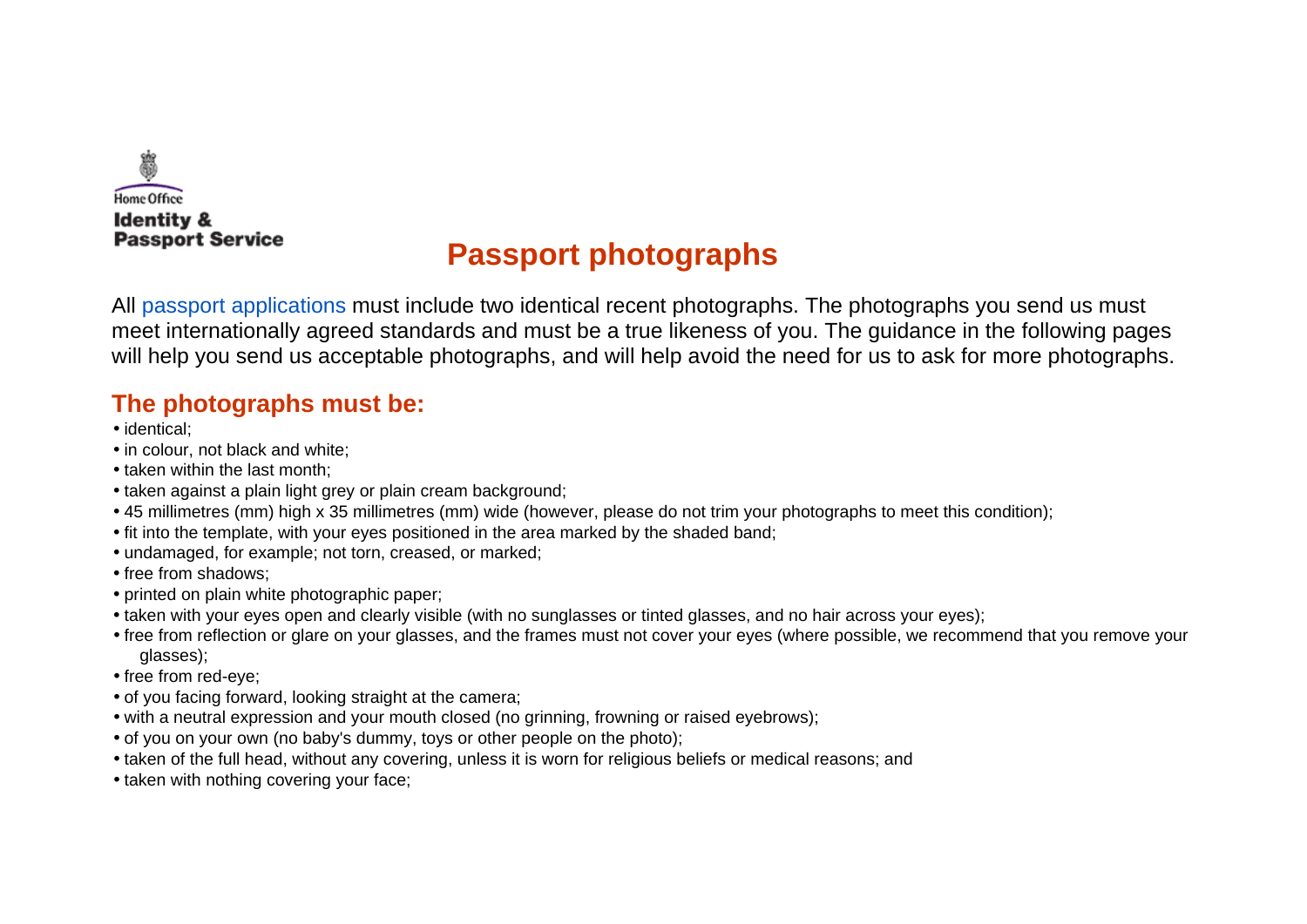#### **Photographic Template**



## **The photographs must:**

- be in sharp focus and clear;
- have a strong definition between face and background; and
- be printed professionally. Photographs printed at home are not likely to be of an acceptable quality.

If your application needs to be countersigned, please ask your countersignatory to certify **only one** of your photographs, the second photograph must be left blank.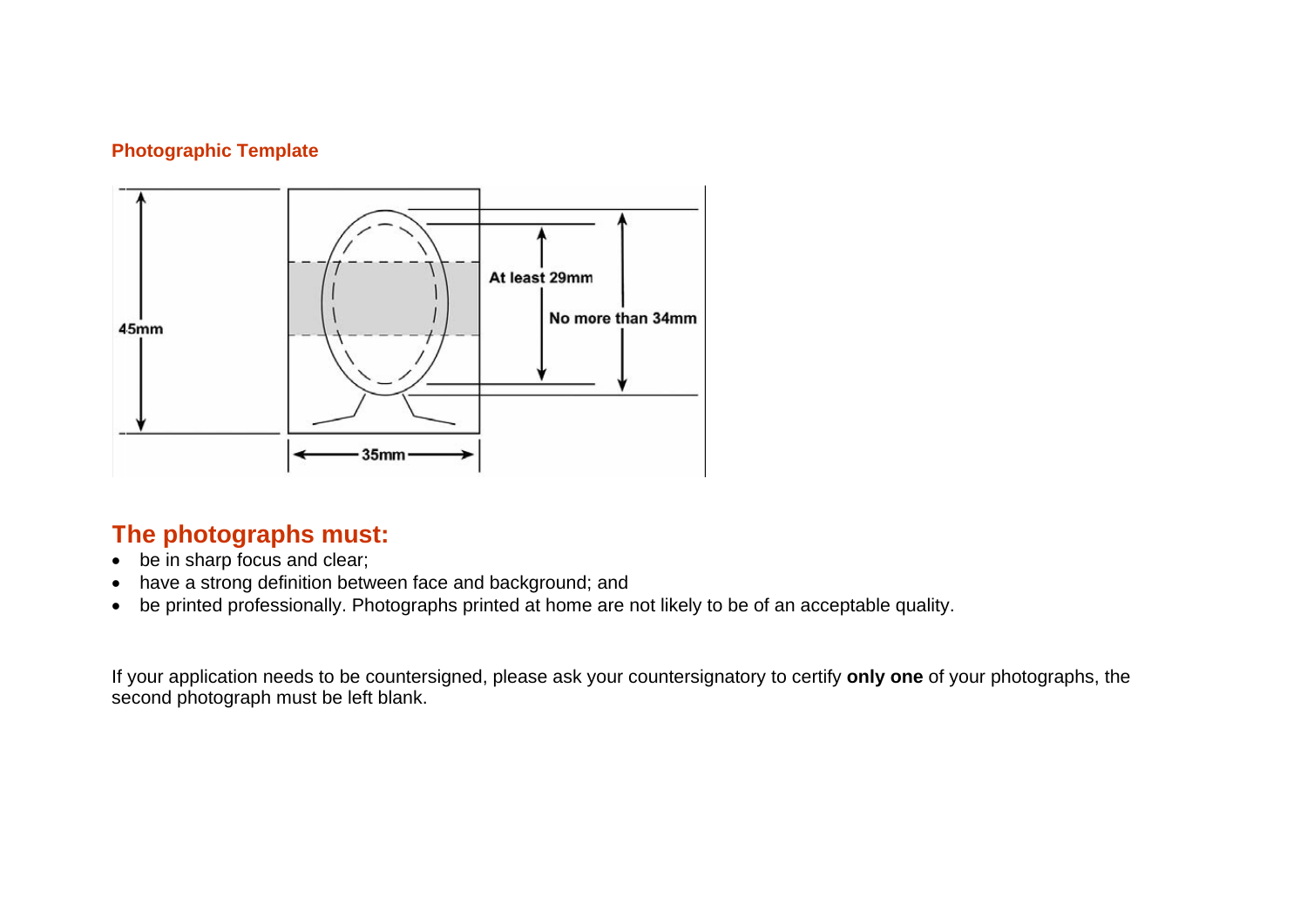### **Children**

Photographs for children aged six and over must meet the full standards set out in this guide.

Photographs of children five years and under must show a clear image that is a true likeness of the child. As young children can be difficult to photograph, children aged five and under do not need to have a neutral expression or to look directly at the camera, but they must face forward.

In addition to the exceptions above, babies under one year old do not need to have their eyes open (however it is preferable for eyes to remain open). All other standards must be met. If the baby's head needs to be supported, it is important that your supporting hand cannot be seen.

If you have real difficulty in meeting these conditions, you should visit a photographic studio rather than a photo booth.

### **Photographic Examples**

The following photographs are for guidance only. They give an indication of the type of photographs that are acceptable to the Identity & Passport service; it also provides examples of the differing types that would fail the examination process, with the reasons for failure.

Please note that it is your responsibility to provide photographs of a suitable quality that conform to our guidelines. You will be asked for additional photographs if the originals do not reach the required standard, this will delay your application. If you choose to use a professional photographer please ensure that you are happy that the photographer is aware of the standards required, particularly that the photo will not show a white background once printed.

Please also note that photographs become part of our official records and we will not return them.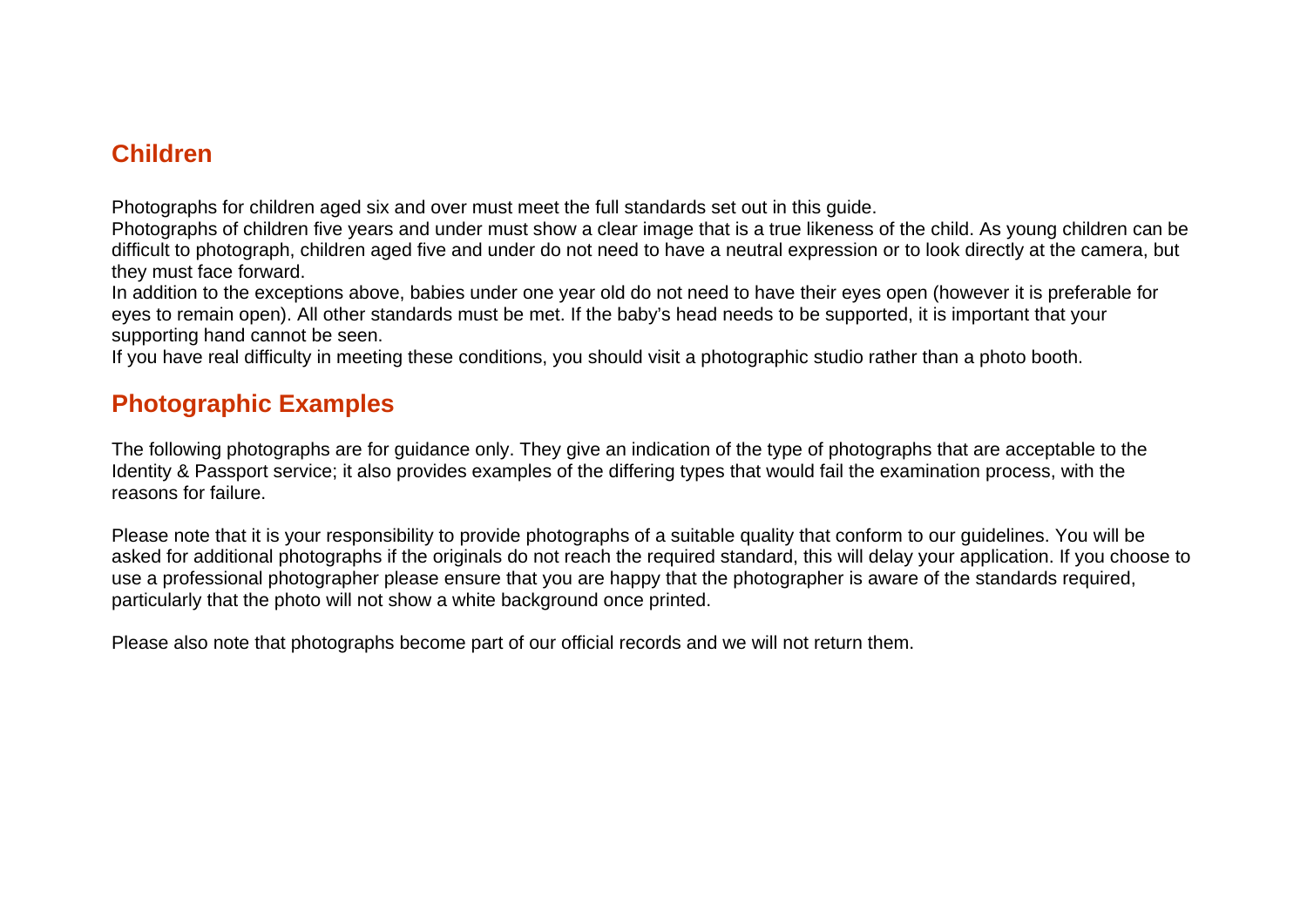



 **Good Good**



**Good**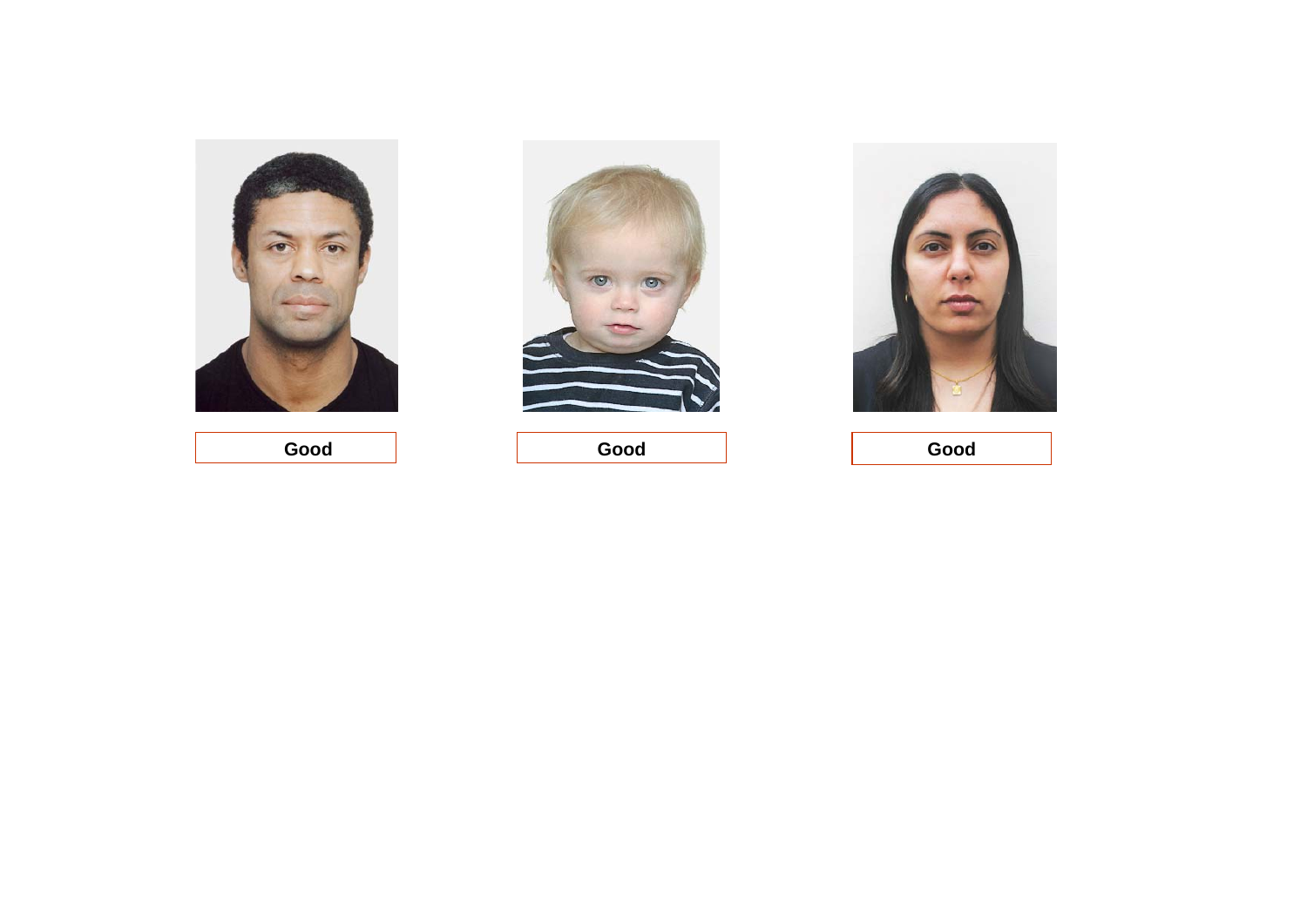

**Acceptable**  Where possible, it is preferable to remove glasses to avoid any possibility of your photo being rejected



**Acceptable** Head coverings for religious or medical grounds are allowed



#### **Acceptable**

Where possible, it is preferable to remove glasses to avoid any possibility of your photo being rejected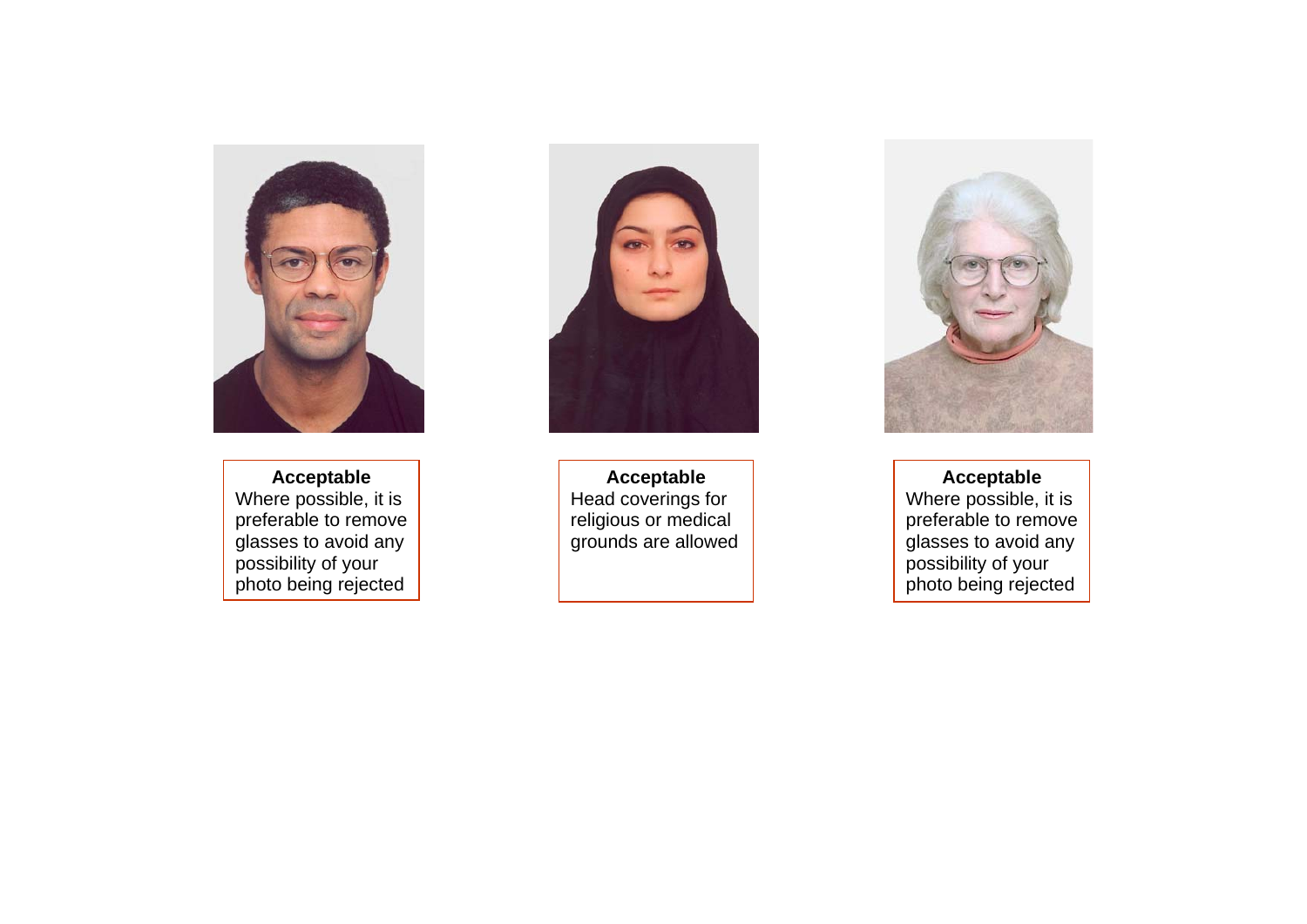The following examples would be rejected by our staff as they do not conform to either the Identity & Passport Service, or internationally agreed standards:



**Not acceptable**  The glasses cover the eye



**Not acceptable**  Dark glasses obscure the eyes, and smiling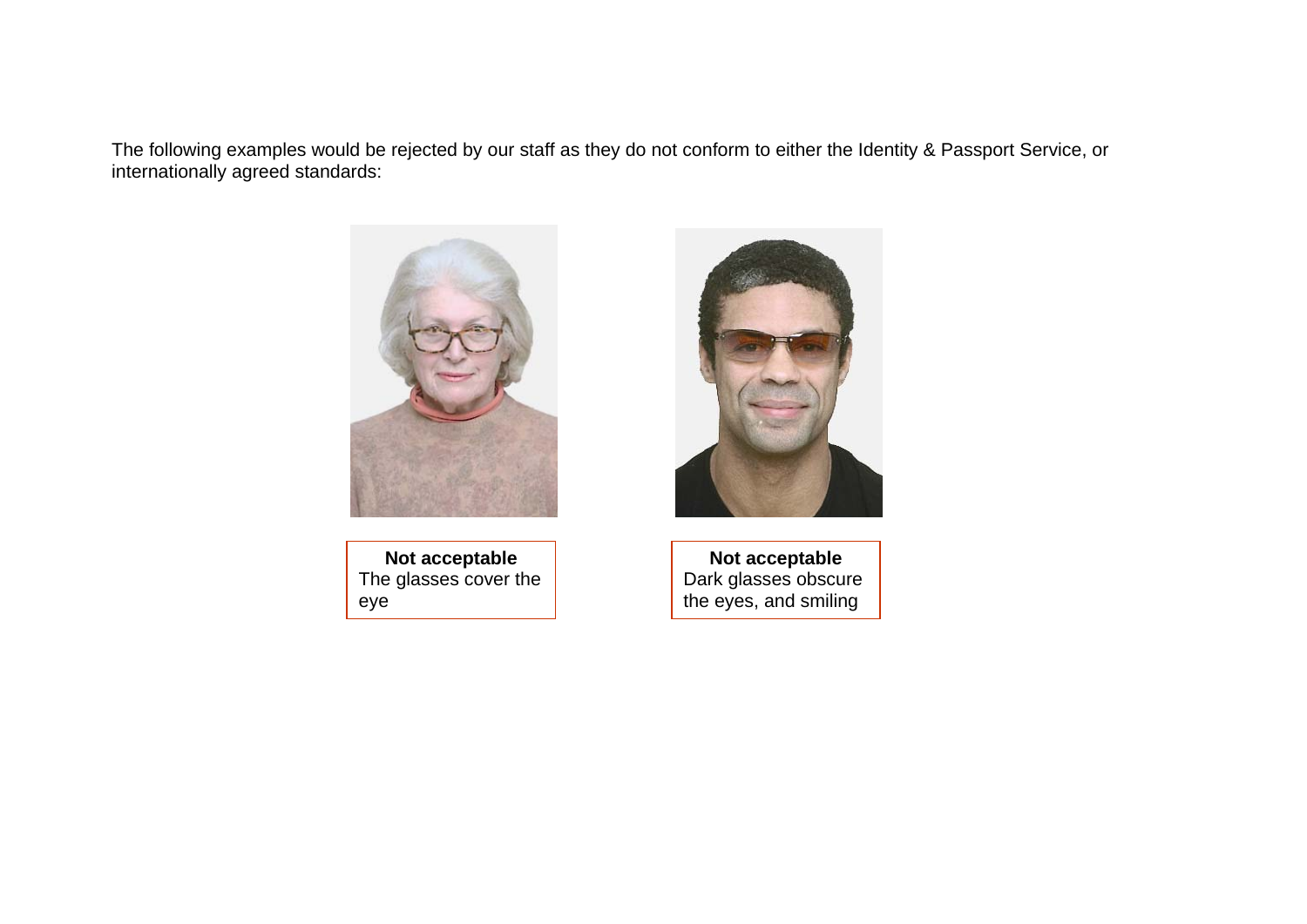

**Not acceptable**  Covering of facial features is not permitted



**Not acceptable**  Any dummies should be removed before the photo is taken



**Not acceptable**  Hair covering the face is not permitted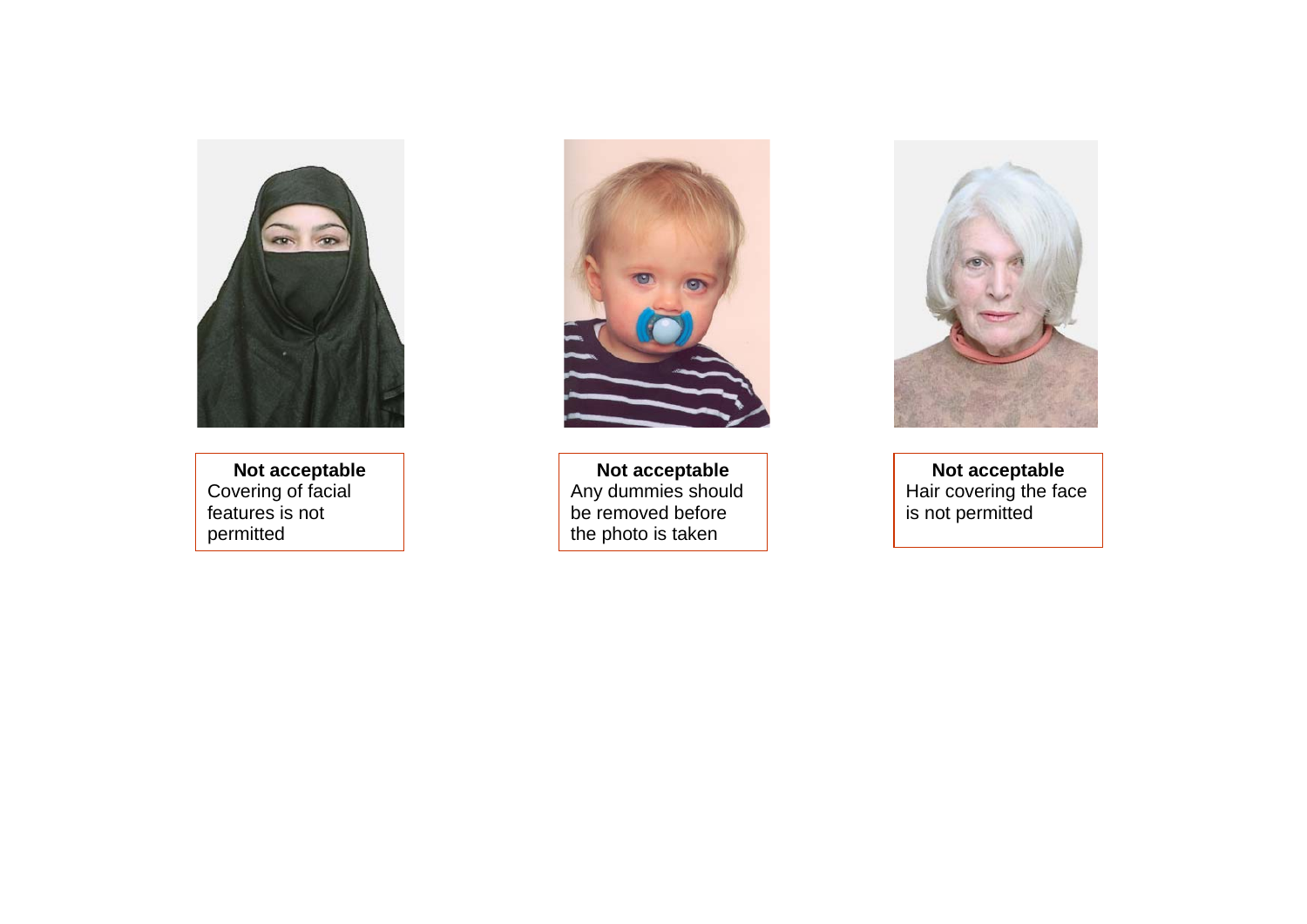

**Not acceptable**  The scarf creates a shadow, which obscures the facial detail



**Not acceptable**  Hats are not permitted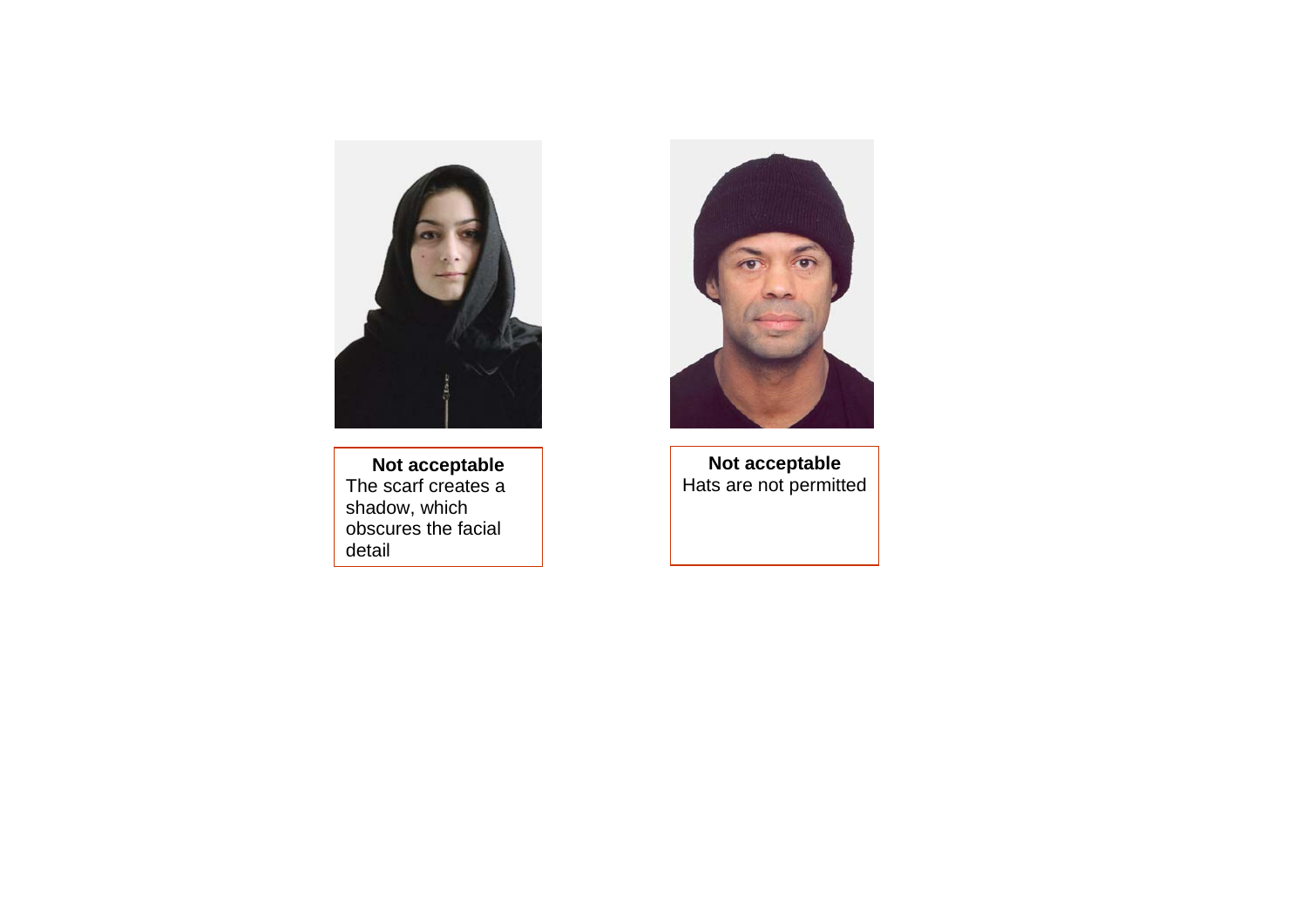

**Not acceptable**  The photograph is too blurred to capture any facial detail



**Not acceptable**  The background is not light grey or cream



**Not acceptable**  The photograph contains more than one person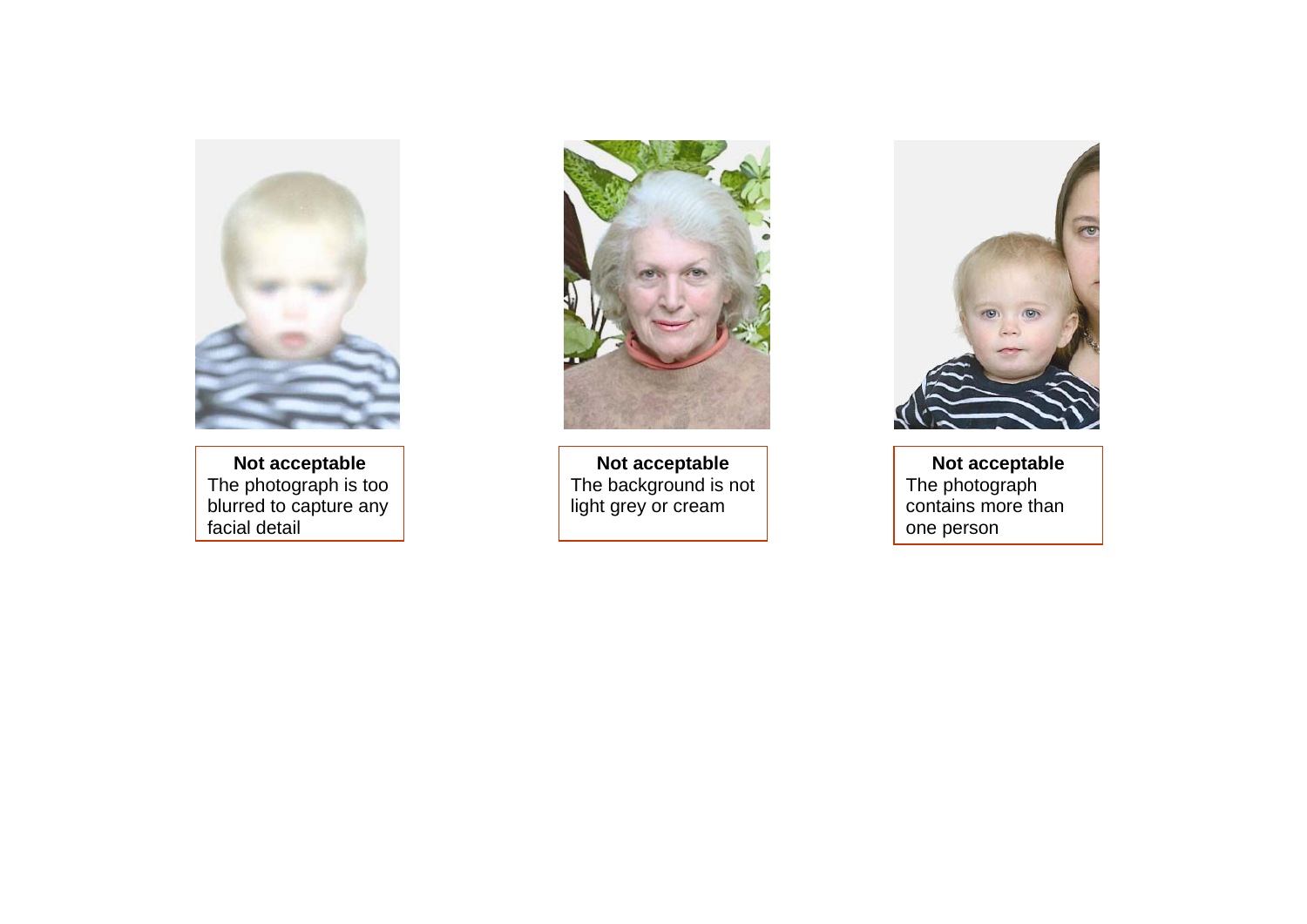

**Not acceptable**  Portrait style photographs are not permitted



**Not acceptable**  Although facing the camera, the subject is not looking directly forward



**Not acceptable**  The subject is neither facing or looking directly forward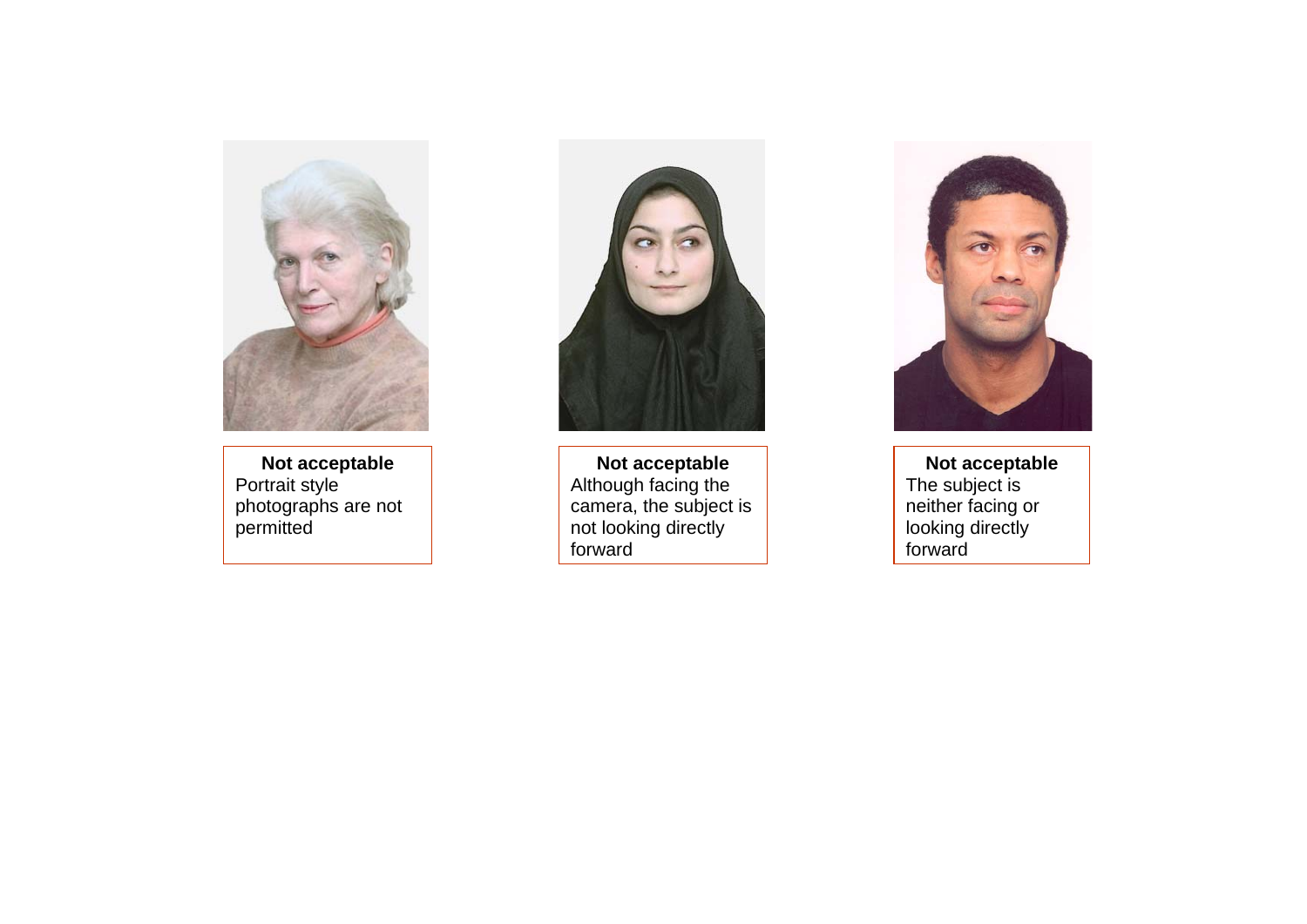

**Not acceptable**  Laughing or smiling distorts the normal facial features



**Not acceptable**  Opening the mouth distorts the normal facial features



**Not acceptable**  Even a slight smile distorts the normal facial features